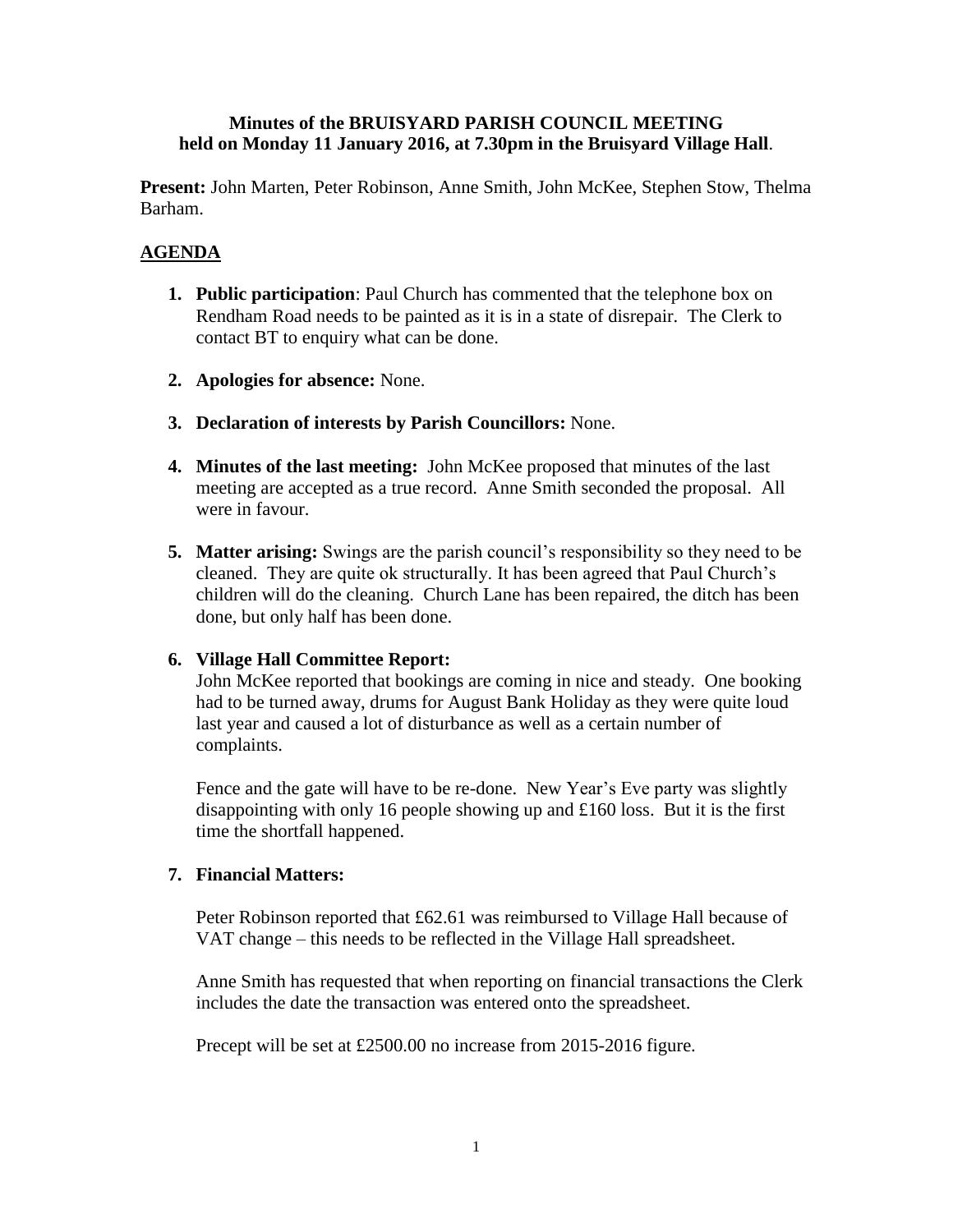Anne Smith proposed that financial transactions a) to r) were all in order and John McKee seconded this proposal.

- a) Payment to Kindlewood for grass cutting of £72.00
- b) Payment to Kindlewood for grass cutting of £180.00
- c) Payment to Aiden Church for hedge cutting of £25.00
- d) Payment to Geoff Rogers for hedge cutting of £121.50
- e) Payment to Playsafety Ltd. for RoSPA playground inspection of £85.20
- f) Payment to clerk of £200.00
- g) Payment to Post Office Ltd. (HMRC) of £50.00
- h) Payment to E-On of £92.10
- i) Payment to B T McKee for cleaning of £45.00
- j) Payment to P Browning Electrician for lights installation, hand dryer fitting and kitchen lights replacement of £1040.00
- k) Payment to Kindlewood for grass cutting of £120.00
- l) Payment to S & C Roberts for food and wine tasting evening of £261.88
- m) Payment to Anne Smith for food and wine tasting evening of £70.28
- n) Payment to Scottish Power of £70.00
- o) Payment to Holmes Glazing for window replacement £104.40
- p) Payment to B T McKee for cleaning of £55.00
- q) Payment to C A S Insurance for Village Hall insurance of £549.36
- r) Payment to Scottish Power of £70.00
- s) At the last statement the Parish Council current account held £3511.74, the deposit account held £482.58 and the Village Hall account held £11157.19
- t) The Clerk reported that the budget for PC is slightly over budget because of the unexpected rise in the auditing fees of £180.00 in total from SALC and BDO. The Parish Council insurance with CAS has also gone up by £40.34 due to the fact that we added the new play area to the list of insured items. However, this covers public liability insurance only. We are under budget in all other expenditure fields.
- **8. Grass Cutting:** It has been decided to award the contract for grass cutting in 2016 to Kindlewood again. Kindlewood has wrongly involved the VH £30 per cut whereas the price should be £20 per cut. It has been agreed that the outstanding amount of £150 (with one cut outstanding at the time of the meeting) will be credited towards next year's invoices. We will ask Kindlewood to do 12 cuts as standards with extra cuts requested on individual basis should they be required between May and September.
- **9. Election of a New Councillor:** The notices for the vacancy have been displayed in the village for the required amount of time, there has only been one application from Paul Church. It has been decided that Paul Church will join the Parish